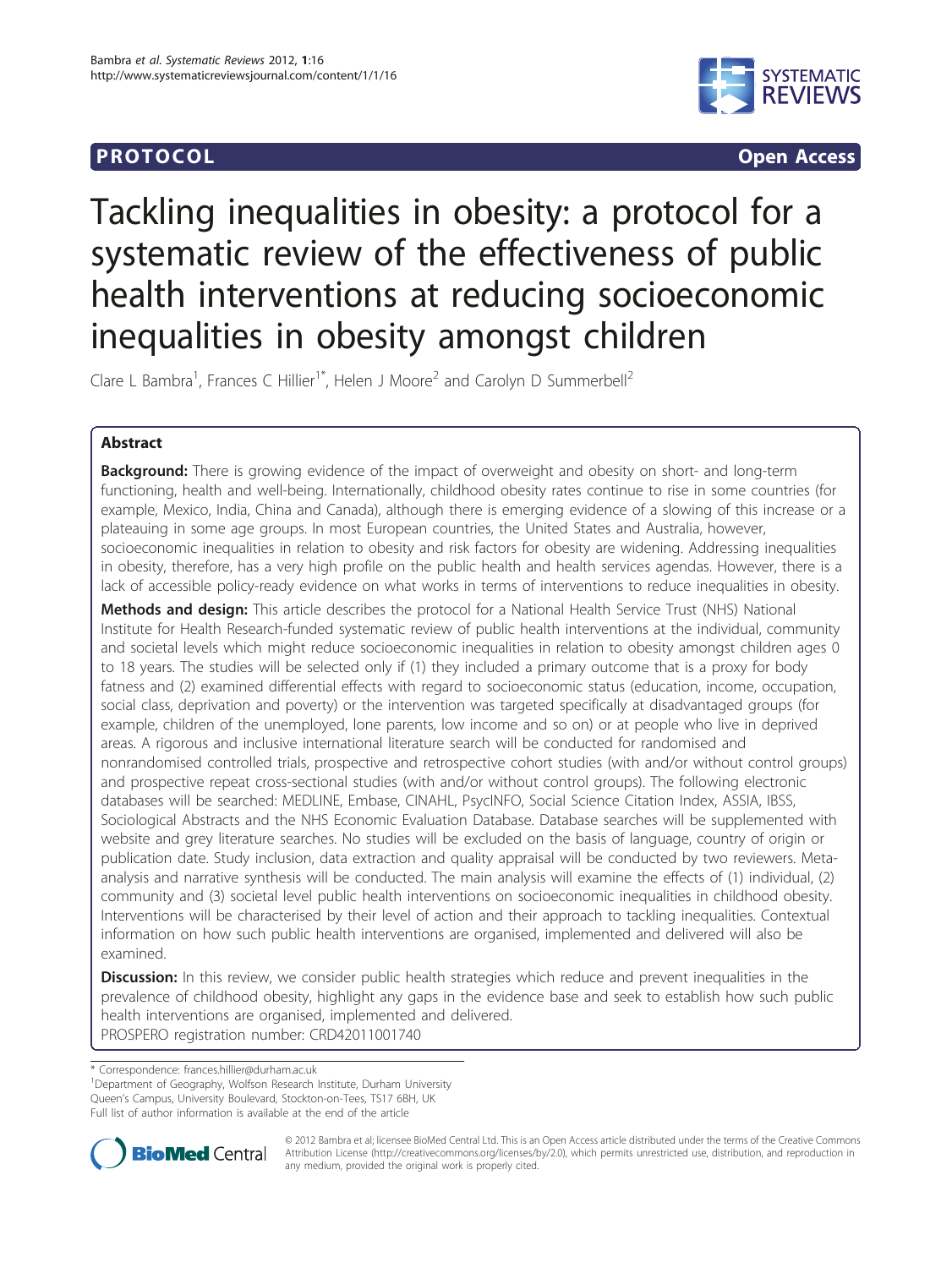## Background

There is growing evidence of the impact of overweight and obesity on short- and long-term functioning, health and well-being [[1](#page-5-0)]. Internationally, childhood obesity rates continue to rise in some countries (for example, Mexico, India, China and Canada), although there is emerging evidence of a slowing of this increase or a plateauing in some age groups. In most European countries, the United States and Australia [[2](#page-5-0),[3](#page-5-0)], however, socioeconomic inequalities in relation to obesity and risk factors for obesity are widening [[1,4-7](#page-5-0)]. Obesity is causally linked to chronic diseases such as diabetes, coronary heart disease, stroke, hypertension, osteoarthritis and certain forms of cancer [\[8\]](#page-5-0). It is predicted that as the UK population grows and ages, the burden of diseases associated with obesity will cost the National Health Service Trust (NHS) £10 billion per year by 2050 [[4\]](#page-5-0) and will result in escalating numbers of early deaths as well as long-term incapacity and associated reductions in quality of life [\[8](#page-5-0)]. Childhood obesity is a particular concern, and it is widely accepted that there is a link between childhood obesity and morbidity and mortality in later life [[9](#page-6-0),[10](#page-6-0)]. Tackling obesity is therefore rightly highlighted as one of the major contemporary public health policy challenges and vital in terms of addressing health inequalities [[4](#page-5-0),[8](#page-5-0)]. The Foresight review of obesity also highlighted the importance of taking a whole-systems approach to tackling the 'obesity epidemic' [[4\]](#page-5-0), whereby interventions target the broader societal determinants of obesity [[5\]](#page-5-0).

#### Inequalities in obesity

In the United Kingdom, like other high-income countries, obesity is associated with social and economic deprivation, with a higher prevalence in the lowest income quintile [[11\]](#page-6-0). Current research suggests that this gradient is embedded, with little evidence of change over time [\[10](#page-6-0)]. Geographical inequalities are also evident, with hot spots in the Northeast, Yorkshire and Humber, as well as in the East and West Midlands [[10\]](#page-6-0). The social patterning of obesity in adults is mirrored in children also, with children of low socioeconomic status having higher rates of obesity [[7](#page-5-0),[11\]](#page-6-0). Data derived from longitudinal analyses suggest that social disadvantage accumulated throughout the life course has an impact on widening inequalities in relation to obesity in adulthood and that this trend is particularly marked amongst women [\[11\]](#page-6-0).

#### Policy context

Addressing inequalities in obesity has a very high profile on the public health agenda in the United Kingdom and internationally. However, there is a lack of accessible policy-ready evidence on what works in terms of interventions to reduce inequalities in relation to obesity. Existing systematic reviews have examined only the effects of interventions which reduce overall levels of obesity, as opposed to the effects on inequalities in relation to obesity. There is, therefore, no information to help policy-makers and commissioners of services assess the types of interventions that are most effective at reducing inequalities in relation to obesity. This evidence gap has been noted in the recent report of the Priority Public Health Conditions group (Task Group 8) of the Department of Health-commissioned Strategic Review of Health Inequalities in England Post 2010 (Marmot Review) [[12,13\]](#page-6-0), in which an overt call was made for evidence syntheses on the types of interventions that work to reduce inequalities in obesity prevalence, how they work and under which circumstances they work. The Evidence for Policy and Practice Information and Co-ordinating Centre (EPPI-Centre) report on childhood obesity also called for future systematic reviews to examine the effectiveness of interventions in reducing inequalities and improving the obesity levels of disadvantaged groups [\[14\]](#page-6-0) (p. 41). Similarly, at the international level, Robertson et al. identified the need for "evidence of the reach and penetration of interventions in lower income groups" as a priority area for research [[6](#page-5-0)] (p. 140). The review also has international relevance, given the importance attached to "the development and testing of social determinants of health indicators and intervention impact evaluation" by the World Health Organisation (WHO) Commission on the Social Determinants of Health [[15](#page-6-0)] (p. 23). It is critical for policy-making in this area that evidence of the effectiveness of different types of interventions at tackling inequalities is systematically identified, appraised and synthesised.

Furthermore, there is increasing recognition amongst policy-makers that to tackle complex health problems such as obesity effectively and to reduce health inequalities require integrated policy action across different intervention levels (individual, community and societal), as well as across the life course (childhood to adulthood) [[4,](#page-5-0)[11](#page-6-0)]. The organisation and implementation of such interventions are also important [[16\]](#page-6-0). Against this backdrop, the systematic review proposed herein will address this deficit in the knowledge base by reviewing primary studies of the effectiveness of interventions to reduce inequalities in relation to obesity in a whole-systems way. The review will therefore examine public health interventions at the individual, community and societal levels [\[17\]](#page-6-0). It will also examine the organisation, implementation and delivery of interventions.

#### Intervention framework

We have developed a framework for how inequalities in relation to obesity might be tackled (Figure [1](#page-2-0)). This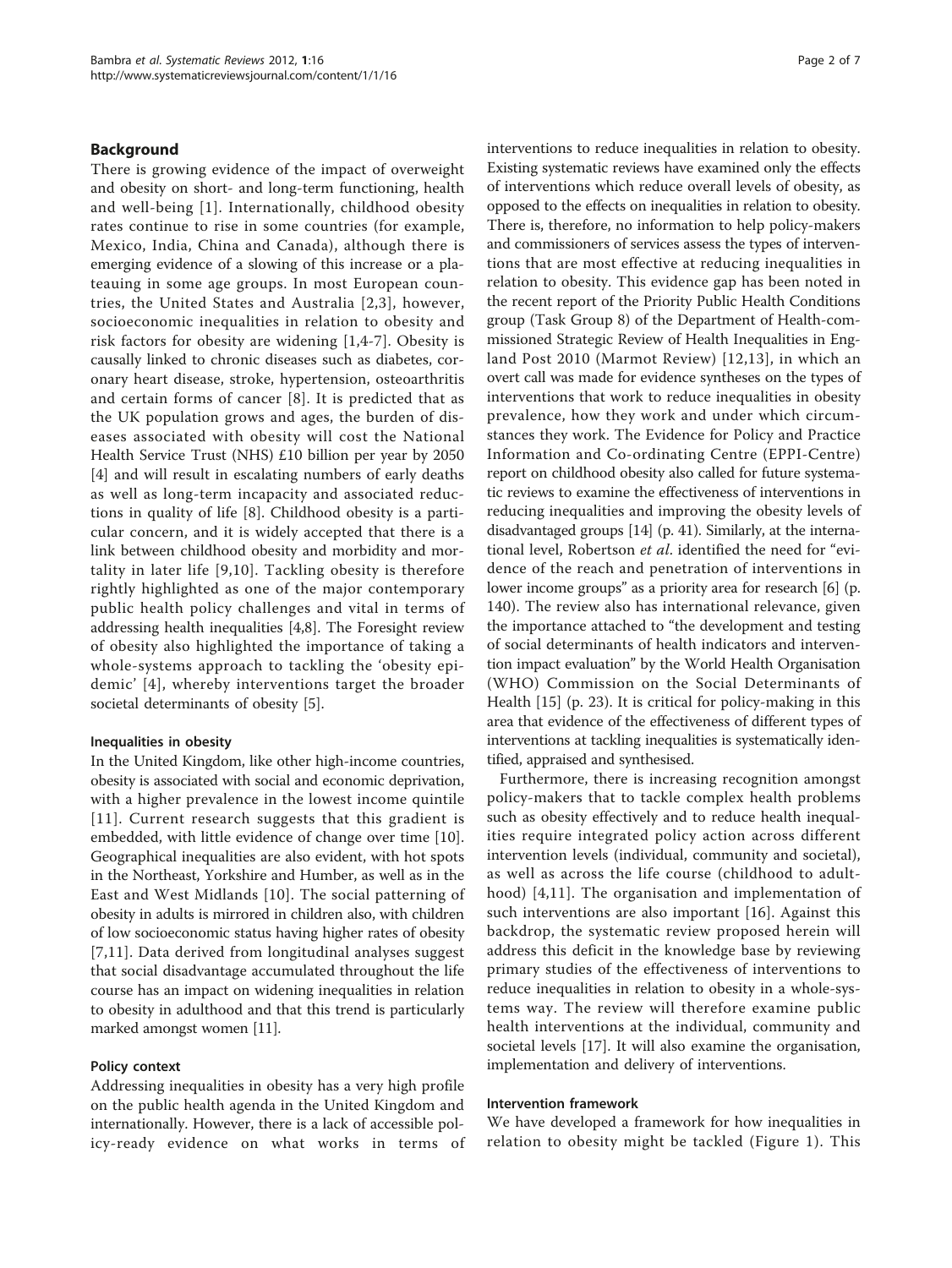<span id="page-2-0"></span>

|                                                        |                  | <b>LEVEL OF INTERVENTION</b>                                                                                                                                                                                                                  |                                                                                                                                                                                                                                                                                                                                                                                                                                                            |                                                                                                                                                                                               |                                                                                                                                                                                                                                                                                     |  |
|--------------------------------------------------------|------------------|-----------------------------------------------------------------------------------------------------------------------------------------------------------------------------------------------------------------------------------------------|------------------------------------------------------------------------------------------------------------------------------------------------------------------------------------------------------------------------------------------------------------------------------------------------------------------------------------------------------------------------------------------------------------------------------------------------------------|-----------------------------------------------------------------------------------------------------------------------------------------------------------------------------------------------|-------------------------------------------------------------------------------------------------------------------------------------------------------------------------------------------------------------------------------------------------------------------------------------|--|
| <b>APPROACH TO TACKLING</b><br><b>HEALTH INEQUALTY</b> |                  | <b>Individual</b>                                                                                                                                                                                                                             | Community                                                                                                                                                                                                                                                                                                                                                                                                                                                  | <b>Societal</b>                                                                                                                                                                               |                                                                                                                                                                                                                                                                                     |  |
|                                                        |                  | Strengthening Individuals                                                                                                                                                                                                                     | <b>Strengthening Communities</b>                                                                                                                                                                                                                                                                                                                                                                                                                           | <b>Improving Living</b><br>and School<br>Environment                                                                                                                                          | <b>Promoting Healthy</b><br><b>Macro Policies</b>                                                                                                                                                                                                                                   |  |
| <b>Disadvantage</b><br>Gap                             | <b>Targeted</b>  | Health education, health<br>promotion and social<br>marketing; Diet and exercise<br>advice and counselling; Weight<br>management advice and<br>monitoring; Conditional cash<br>transfers; Lifestyle counselling;<br>exercise on prescription. | Community health and fitness<br>centres; Health trainers; School<br>based exercise programmes;<br>Group, school or community<br>based exercise programmes;<br>Group or community diet,<br>lifestyle, or weight management<br>advice and counselling; Healthy<br>eating campaigns in schools;<br>Group or community organised<br>education or support; Localised<br>point of sale social marketing;<br>Neighbourhood based physical<br>activity programmes. |                                                                                                                                                                                               |                                                                                                                                                                                                                                                                                     |  |
| Gradient                                               | <b>Universal</b> |                                                                                                                                                                                                                                               |                                                                                                                                                                                                                                                                                                                                                                                                                                                            | Access to physical<br>fitness facilities (e.g.<br>qym subsidies);<br>availability of healthy<br>food; green spaces,<br>walk-ability and the<br>built environment:<br>traffic light labelling. | Restrictions on<br>advertising high fat<br>and high sugar<br>foods; food prices<br>and agricultural<br>subsidies (e.g.<br>changing the<br>Common Agricultural<br>Policy); fiscal<br>measures to regulate<br>supply and demand<br>(e.g. taxing high fat<br>and high sugar<br>foods). |  |

framework shows that interventions are characterised by their level of action and their approach to tackling inequalities. Following Whitehead [[18](#page-6-0)], there are four levels of interventions that can be used to tackle inequalities: strengthening individuals (person-based strategies to improve the health of disadvantaged individuals), strengthening communities (improving the health of disadvantaged communities and local areas by building social cohesion and mutual support), improving living and school environments (reducing exposure to health-damaging material and psychosocial environments across the whole population) and promoting healthy macroscopic policies (improving the macroeconomic, cultural and environmental contexts which influence the standard of living of the whole population). According to Graham and Kelly, these interventions are underpinned by one of three different approaches to health inequality: disadvantage (improving the absolute position of the most disadvantaged individuals and groups), gap (reducing the relative gap between the best- and worst-off groups) or gradient (reducing the entire social gradient) [[19](#page-6-0)]. Interventions are thus either targeted (such as individual-level interventions which are underpinned by health as a disadvantage) or universal (such as interventions based on living and school conditions which potentially influence the entire social gradient in health). In the proposed systematic review, the obesity interventions will be grouped according to this framework (with acknowledgement that some interventions such as Sure Start might be cross-cutting [[18\]](#page-6-0)). For example, as Figure 1 shows, exercise and diet advice is a targeted intervention aimed at strengthening individuals or communities in disadvantaged circumstances and underpinned by a disadvantage approach to health inequality.

Within the framework, a number of different types of interventional components exist (Table [1](#page-3-0)). Although specific interventional components will tend to cluster within certain categories in the framework, for example societal level interventions tend to involve regulation- and taxation-type components, some types will exist within more than one framework category, and a framework category may contain more than one type of interventional component. An intervention can also contain a number of different elements; for example, a school-based obesity prevention programme may involve educational (healthy eating advice), regulatory (school meal standards) and subsidy (free after-school sport classes) components.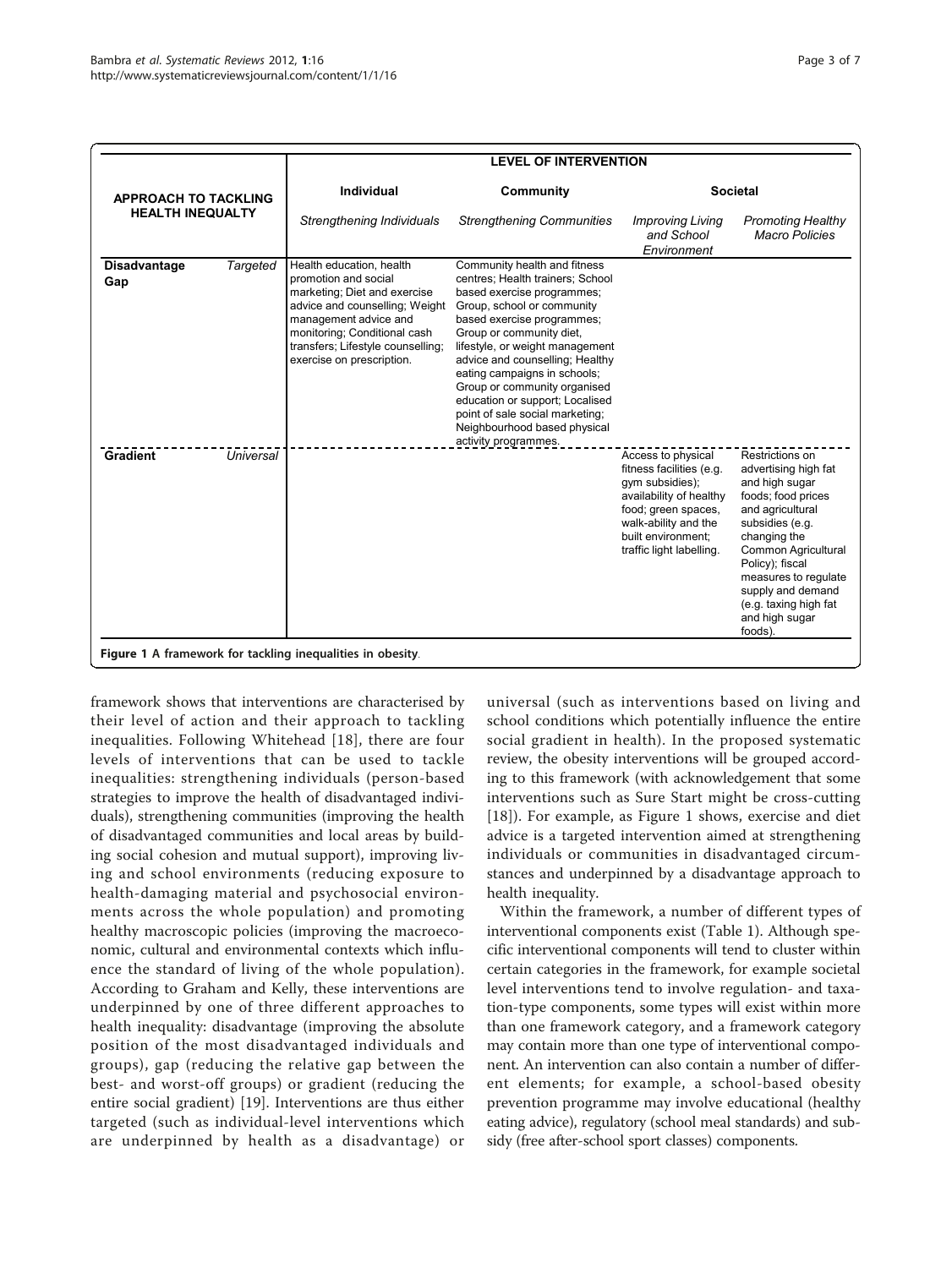<span id="page-3-0"></span>

| Table 1 Intervention component typology |                 |  |  |  |
|-----------------------------------------|-----------------|--|--|--|
| Intervention component                  | <b>Examples</b> |  |  |  |

| Intervention component | <b>Examples</b>                                                                                     |  |
|------------------------|-----------------------------------------------------------------------------------------------------|--|
| Education              | Food labelling, healthy lifestyle advice, counselling                                               |  |
| Regulation             | Advertising, retail location, greenbelts                                                            |  |
| Taxation               | Fat ingredient tax, sugar ingredient tax                                                            |  |
| Subsidy                | Free public parks, gardens, play areas, school-based sport and exercise classes                     |  |
| Incentive              | Payment for weight loss, reward points for eating healthy school dinners, conditional cash transfer |  |

## Methods and design

The review will be carried out following established criteria for the good conduct and reporting of systematic reviews [[20](#page-6-0),[21](#page-6-0)]. A Study Steering Group comprising key stakeholders from the UK policy and research communities, international representatives, a statistician and a health economist will guide the research. The review is registered with the PROSPERO International Prospective Register of Systematic Reviews (registration number CRD42011001740).

## **Objectives**

This project has two objectives: (1) to systematically review the effectiveness of public health interventions (individual, community and societal) in reducing socioeconomic inequalities in obesity amongst children and (2) to establish how such public health interventions are organised, implemented and delivered.

#### Interventions

The review will examine public health interventions at the individual, community and societal levels which might reduce inequalities in relation to obesity amongst children ages 0 to 18 years (including prenatal) in any setting and in any country. The review will utilise the intervention framework (Figure [1\)](#page-2-0) and group interventions by intervention component typology (Table 1). Where possible, the obesity interventions will be grouped according to these types with the acknowledgement that some interventions might be cross-cutting. The review will consider public health strategies which might reduce existing inequalities in the prevalence of obesity as well as those interventions that might prevent the development of inequalities in relation to obesity. However, clinical interventions such as those involving drugs or surgery and laboratory-based studies will be excluded.

## Study designs

A rigorous and inclusive international literature search will be conducted for all randomised and nonrandomised controlled trials, prospective and retrospective cohort studies (with and/or without control groups) and prospective repeat cross-sectional studies (with and/or without control groups) of the effectiveness of public health interventions at reducing inequalities in relation to childhood obesity. Studies with a duration of at least 12 weeks (combination of intervention and follow-up) will be included, a criterion used in previous Cochrane reviews of interventions aimed at preventing obesity in children [[22\]](#page-6-0) and of the effectiveness of exercise for weight loss in adults with overweight or obesity [[23](#page-6-0)].

## Search strategy

The search strategy will include the following electronic database searches (host sites given in parentheses): MEDLINE (Ovid), Embase (Ovid), CINAHL (NHS Evidence Health Information Resources), PsycINFO (NHS Evidence Health Information Resources), Social Science Citation Index (Thomson Reuters Web of Science), ASSIA (CSA), IBSS (EBSCO Publishing, Barnet, UK), Sociological Abstracts (CSA) and the NHS Economic Evaluation Database (NHS CRD). The skills of a trained information scientist (HJM) will be used to develop and implement the electronic searches (see Additional file [1](#page-5-0) for MEDLINE search strategy). All databases will be searched from start date to the present. We will not exclude papers on the basis of language, country of origin or publication date.

We will supplement the electronic database searches with website and grey literature searches. We will handsearch the bibliographies of all included studies and request relevant information on unpublished and in-progress research from key experts in the field. In addition, we will hand-search the last two years of the five most common journals revealed by the electronic searches as well as journals identified by experts in the subject area. We will also contact study authors for unpublished data on health inequalities.

#### **Outcomes**

In terms of outcomes, we will only include studies if they include a primary outcome that is a proxy for body fatness (weight and height, body mass index, waist measurement, waist-to-hip proportion, percentage body fat content, skin fold thickness and ponderal index in relation to childhood obesity). Data on related secondary outcomes (such as physical activity levels, dietary intake and blood test results such as cholesterol and glucose levels) will also be extracted from those studies which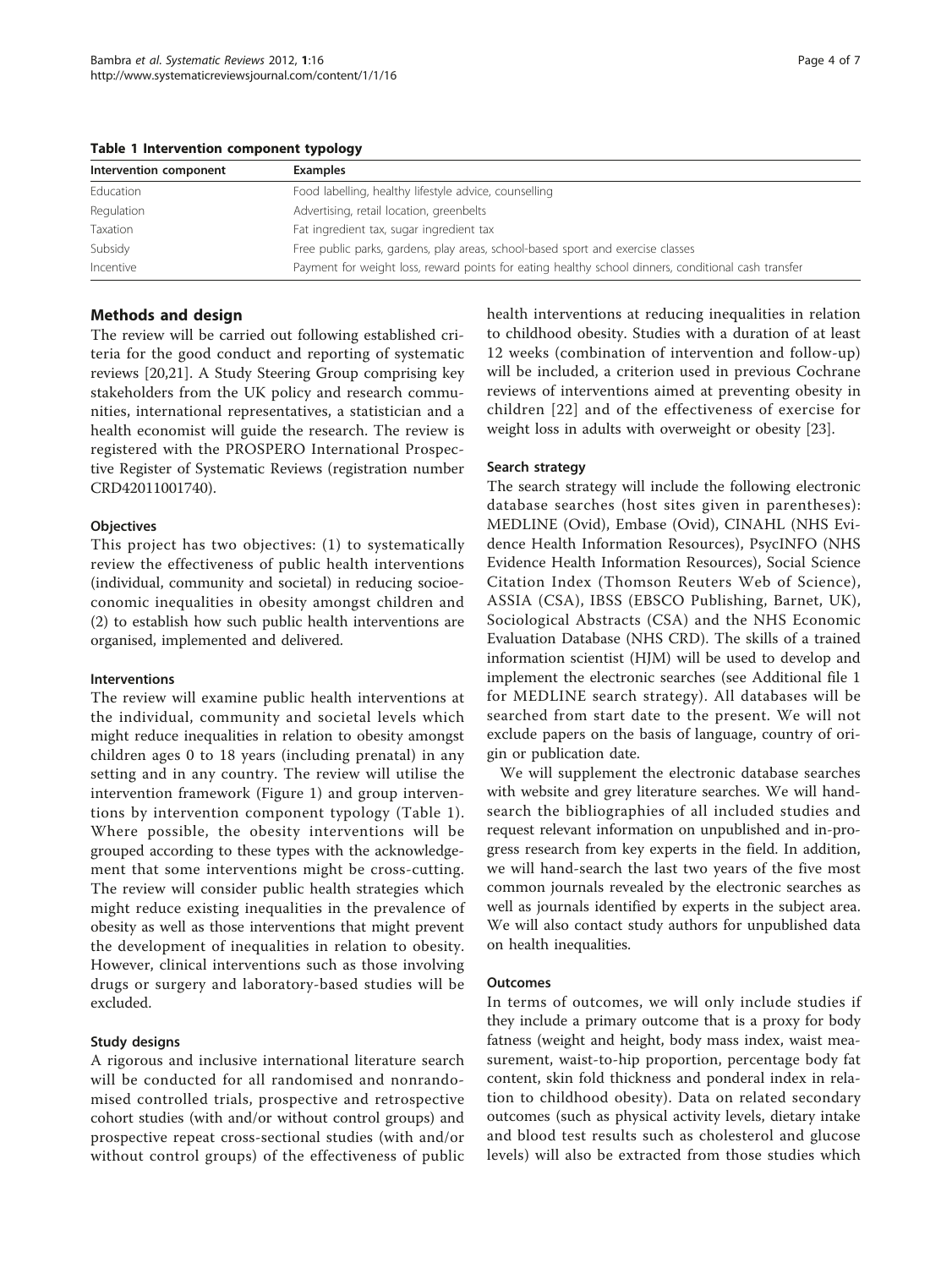have a primary outcome. We will include both measured and self-reported outcomes. Studies will be included only if the researchers examined differential effects with regard to socioeconomic status (education, income, occupation, social class, deprivation and/or poverty) or the intervention was targeted specifically at disadvantaged groups (for example, children of the unemployed, lone parents, low-income families, and so on) or individuals living in deprived areas. Data on the organisation, implementation and delivery of interventions will be extracted using existing methodological tools which assess the implementation of complex public health interventions [[16\]](#page-6-0) adapted and refined for the purposes of this review. Examples of the implementation components that will be examined include theoretical underpinning, implementation context, experience level of the intervention team (planners and implementers), consultation and/or collaboration processes (planning and delivery stages) and resources (for example, time, money, staff and equipment).

## Data extraction and quality appraisal

The initial screening of titles and abstracts will be conducted by one reviewer (FCH), with a random 10% of the sample checked by a second reviewer (HJM). Full-paper study inclusion and data extraction will be conducted by two reviewers (FCH and HJM) independently using established data extraction forms [\[20,24](#page-6-0)-[29\]](#page-6-0). Any discrepancies will be resolved through discussion between the authors and, if consensus is not reached, with the project lead (CLB). The methodological quality of the included studies will also be appraised independently by two reviewers (FCH and HJM) using the Cochrane Public Health Review Group's recommended Effective Public Health Practice Project Quality Assessment Tool for Quantitative Studies [\[30](#page-6-0)], which includes, amongst other things, an examination of sampling strategy, response and follow-up rates, intervention integrity, statistical analyses and assessment of adjustment for confounders. We will use the quality appraisal criteria for descriptive purposes and to highlight variations between studies.

## Analysis and synthesis

Where possible, meta-analysis will be used to synthesise data using Comprehensive Meta-Analysis software (Biostat, Englewood, NJ, USA) based on the mean differences derived from the primary outcomes. A fixed-effect model will be used for the meta-analysis unless there is evidence of heterogeneity between studies, in which case a random-effect model will be considered. The presence of heterogeneity will be investigated with the use of a likelihood ratio test statistic, whilst funnel plots will be considered to explore publication bias. Where meta-analysis is not possible, however, narrative synthesis will be conducted. We will report our analyses in accordance with the PRISMA guidelines [\[31\]](#page-6-0). The main analysis will examine the effects of (1) individual, (2) community and (3) societal level public health interventions on socioeconomic inequalities in relation to obesity using the multidimensional framework outlined in Figure [1](#page-2-0) and the typology of intervention components given in Table [1](#page-3-0). We will examine differential effectiveness by socioeconomic status. Interventions will also be grouped according to the age group targeted: prenatal, early years and primary and secondary school-age interventions (as well as generic all-age interventions). Where data permit, we will conduct demographic subgroup analysis by age, gender and ethnicity.

## **Discussion**

The review will consider public health strategies which reduce existing inequalities in the prevalence of obesity as well as those interventions that might prevent the development of inequalities in obesity. The review will also serve as a mapping exercise of the types of interventions that have been evaluated in relation to tackling inequalities in relation to obesity amongst children, thereby highlighting any gaps in the evidence base. The review will also seek to establish how public health interventions which might reduce or prevent inequalities in obesity are organised, implemented and delivered. Context is increasingly recognised as an important factor in the success of public health interventions [[17](#page-6-0)]. However, the assessment of implementation has not really featured strongly in previous obesity reviews. We will therefore develop, refine and apply existing methodological tools which assess the implementation of complex public health interventions [\[16\]](#page-6-0).

The study design inclusion criteria in the review are broad, given that whilst trials of individual, and even community, level interventions are likely, we expect a dearth of experimental studies in relation to societal level interventions. Indeed, large evaluations, such as those of Change4Life (England) and Ensemble, Prévenons l'Obésité des Enfants (EPODE; France), have all used a repeat cross-sectional design. This is perhaps because, as Law and colleagues observed [[11\]](#page-6-0), societal level interventions tend not to be easily evaluated using experimental study designs. Furthermore, other recent systematic reviews of the effects of societal level public health interventions on socioeconomic inequalities in relation to health have located few relevant experimental studies [[32\]](#page-6-0).

We anticipate that our extensive search strategy, combined with the inclusive study design criteria, will ensure that a sizeable literature will be located for synthesis. Recent Cochrane Heart Group reviews of interventions that prevent and treat obesity amongst children found 22 and 64 randomised controlled trials, respectively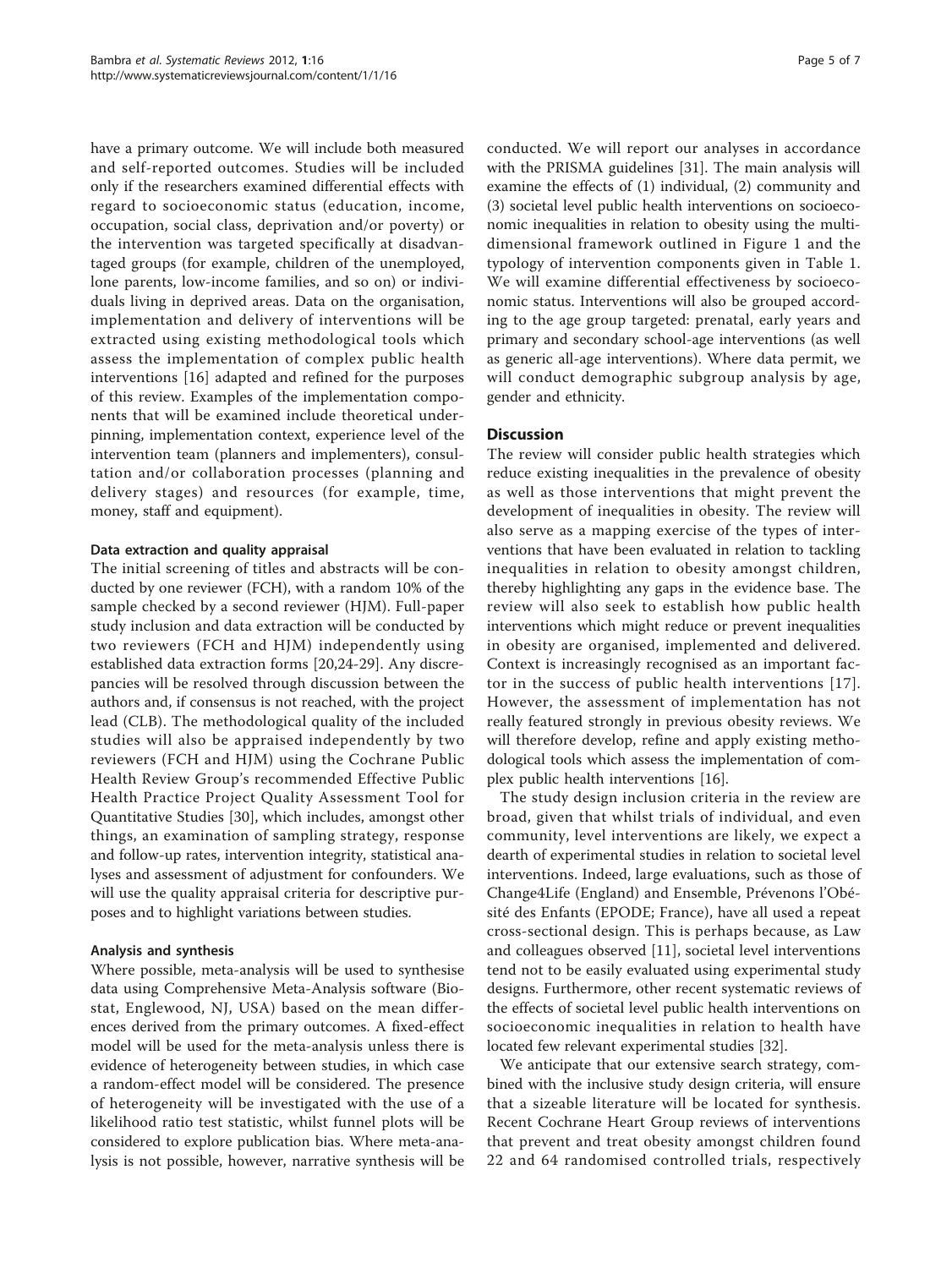<span id="page-5-0"></span>[[22](#page-6-0),[33](#page-6-0)]. Whilst we acknowledge that the literature on the effects of interventions on health inequalities is likely to be smaller, we will maximise the likelihood of locating relevant studies by taking a more inclusive approach to study design, contact study authors for unpublished data on health inequalities, and evaluate interventions targeted at deprived groups or areas as well as studies that include comparative data on the effects of interventions on differential impacts across two or more socioeconomic groups. The size of the available evidence base will also be extended, because we will look at different levels of intervention: individual, community and societal. We will also examine the full papers of all studies which fit our population, intervention, design and health outcome inclusion criteria, even if there is no mention of socioeconomic inequalities in the abstract. By adopting this strategy, we will be less likely to exclude studies which undertook subgroup analyses by socioeconomic status but did not publish the findings in the abstract. We will then contact the study authors for possible subgroup analyses and request any additional unpublished data on health inequalities. This will increase the comprehensiveness of the search strategy and therefore the quality of the final synthesis.

Once the evidence has been synthesised, an 'implications for policy and practice' review dissemination workshop will be held with invited NHS commissioners whose responsibilities include obesity, Department of Health policy-makers with responsibilities for obesity and inequalities, user group representatives (for example, community groups, schools and employer organisations, trade union congresses), as well as UK research network representatives (for example, the Faculty of Public Health, Nutrition Society and the United Kingdom Public Health Association) to discuss the results, aid in the write-up and facilitate the translation of the findings into practice. The technical report and executive summary will then be finalised, and a short 'key findings' summary of the research will be sent to relevant stakeholders. The research will be disseminated via national and international academic and/or practitioner cross-over conferences, and a policy-orientated summary paper will be published on an open access basis so that it is freely available to practitioners and the public.

## Additional material

[Additional file 1: M](http://www.biomedcentral.com/content/supplementary/2046-4053-1-16-S1.DOC)EDLINE (Ovid) Search Strategy: 1946 to 10 October 2011. The search terms used in the MEDLINE (Ovid) electronic bibliographic database.

#### Acknowledgements

This project is funded from a grant by the National Institute for Health Research (NIHR) Public Health Research Programme (grant 09/3010/14) and is registered with the PROSPERO International Prospective Register of Systematic Reviews (registration number CRD42011001740). We thank our steering group members for their comments: Goof Buijs (Netherlands Institute for Health Promotion and Disease Prevention), Richard Cookson (University of York), Liam Hughes (Local Government Improvement and Development), Adetayo Kasim (Durham University), Mike Kelly (National Institute for Health and Clinical Excellence), Louise Potvin (University of Montreal) and Martin White (Newcastle University). We also thank Kerry Joyce (Newcastle University) for her contribution to the preliminary research application. The views and opinions expressed therein are those of the authors and do not necessarily reflect those of the Steering Group, the NIHR PHR programme or the Department of Health.

#### Author details

<sup>1</sup>Department of Geography, Wolfson Research Institute, Durham University Queen's Campus, University Boulevard, Stockton-on-Tees, TS17 6BH, UK. <sup>2</sup>Obesity Related Behaviours Research Group, School of Medicine and Health, Wolfson Research Institute, Durham University Queen's Campus, University Boulevard, Stockton-on-Tees, TS17 6BH, UK.

#### Authors' contributions

CLB is the principal investigator of this project and led the writing of the manuscript. FCH is the project manager and co-investigator of the project and contributed to the writing and revision of the manuscript. HJM and CDS are co-investigators of this project and contributed to the writing and revision of the manuscript. All authors read and approved the final manuscript.

#### Competing interests

The authors declare that they have no competing interests.

#### Received: 17 November 2011 Accepted: 23 February 2012 Published: 23 February 2012

#### References

- 1. World Health Organisation: Obesity: Preventing and Managing a Global Epidemic Geneva: World Health Organisation; 2000, Report of a WHO Consultation of Obesity (Technical Report Series 894).
- 2. Rokholm B, Baker JL, Sørensen TIA: [The levelling off of the obesity](http://www.ncbi.nlm.nih.gov/pubmed/20973911?dopt=Abstract) [epidemic since the year 1999: a review of evidence and perspectives.](http://www.ncbi.nlm.nih.gov/pubmed/20973911?dopt=Abstract) Obes Rev 2010, 11:835-846.
- 3. Olds T, Maher C, Zumin S, Péneau S, Lioret S, Castetbon K, Bellisle F, de Wilde J, Hohepa M, Maddison R, Lissner L, Sjöberg A, Zimmermann M, Aeberli I, Ogden C, Flegal K, Summerbell C: [Evidence that the prevalence](http://www.ncbi.nlm.nih.gov/pubmed/21838570?dopt=Abstract) [of childhood overweight is plateauing: data from nine countries.](http://www.ncbi.nlm.nih.gov/pubmed/21838570?dopt=Abstract) Int J Pediatr Obes 2011, 6:342-360.
- 4. Butland B, Jebb S, Kopelman P, McPherson K, Thomas S, Mardell J, Parry V: Tackling Obesities: Future Choices. 2 edition. London: Government Office for Science; 2007 [[http://www.bis.gov.uk/assets/bispartners/foresight/docs/](http://www.bis.gov.uk/assets/bispartners/foresight/docs/obesity/17.pdf) [obesity/17.pdf\]](http://www.bis.gov.uk/assets/bispartners/foresight/docs/obesity/17.pdf), (Project Report).
- 5. Friel S, Chopra M, Satcher D: [Unequal weight: equity oriented policy](http://www.ncbi.nlm.nih.gov/pubmed/18079548?dopt=Abstract) [responses to the global obesity epidemic.](http://www.ncbi.nlm.nih.gov/pubmed/18079548?dopt=Abstract) BMJ 2007, 335:1241-1243.
- 6. Robertson A, Lobstein T, Knai C: Obesity and Socio-economic Groups in Europe: Evidence Review and Implications for Action Brussels: Report to the European Commission; 2007 [\[http://ec.europa.eu/health/ph\\_determinants/](http://ec.europa.eu/health/ph_determinants/life_style/nutrition/documents/ev20081028_rep_en.pdf) [life\\_style/nutrition/documents/ev20081028\\_rep\\_en.pdf\]](http://ec.europa.eu/health/ph_determinants/life_style/nutrition/documents/ev20081028_rep_en.pdf), (Contract SANCO/ 2005/C4-NUTRITION-03).
- 7. Sassi F, Organisation for Economic Co-operation and Development (OECD): Obesity and the Economics of Prevention: Fit Not Fat Paris: OECD Publishing; 2010 [\[http://www.oecd.org/document/31/0,3746,](http://www.oecd.org/document/31/0,3746,en_2649_37407_45999775_1_1_1_37407,00.html) [en\\_2649\\_37407\\_45999775\\_1\\_1\\_1\\_37407,00.html](http://www.oecd.org/document/31/0,3746,en_2649_37407_45999775_1_1_1_37407,00.html)].
- 8. Cross-Government Obesity Unit, Department of Health and Department of Children, Schools and Families: Healthy Weight, Healthy Lives: A Cross-Government Strategy for England London: The Stationery Office; 2008 [[http://webarchive.nationalarchives.gov.uk/20100407220245/http://www.dh.](http://webarchive.nationalarchives.gov.uk/20100407220245/http://www.dh.gov.uk/prod_consum_dh/groups/dh_digitalassets/documents/digitalasset/dh_084024.pdf)